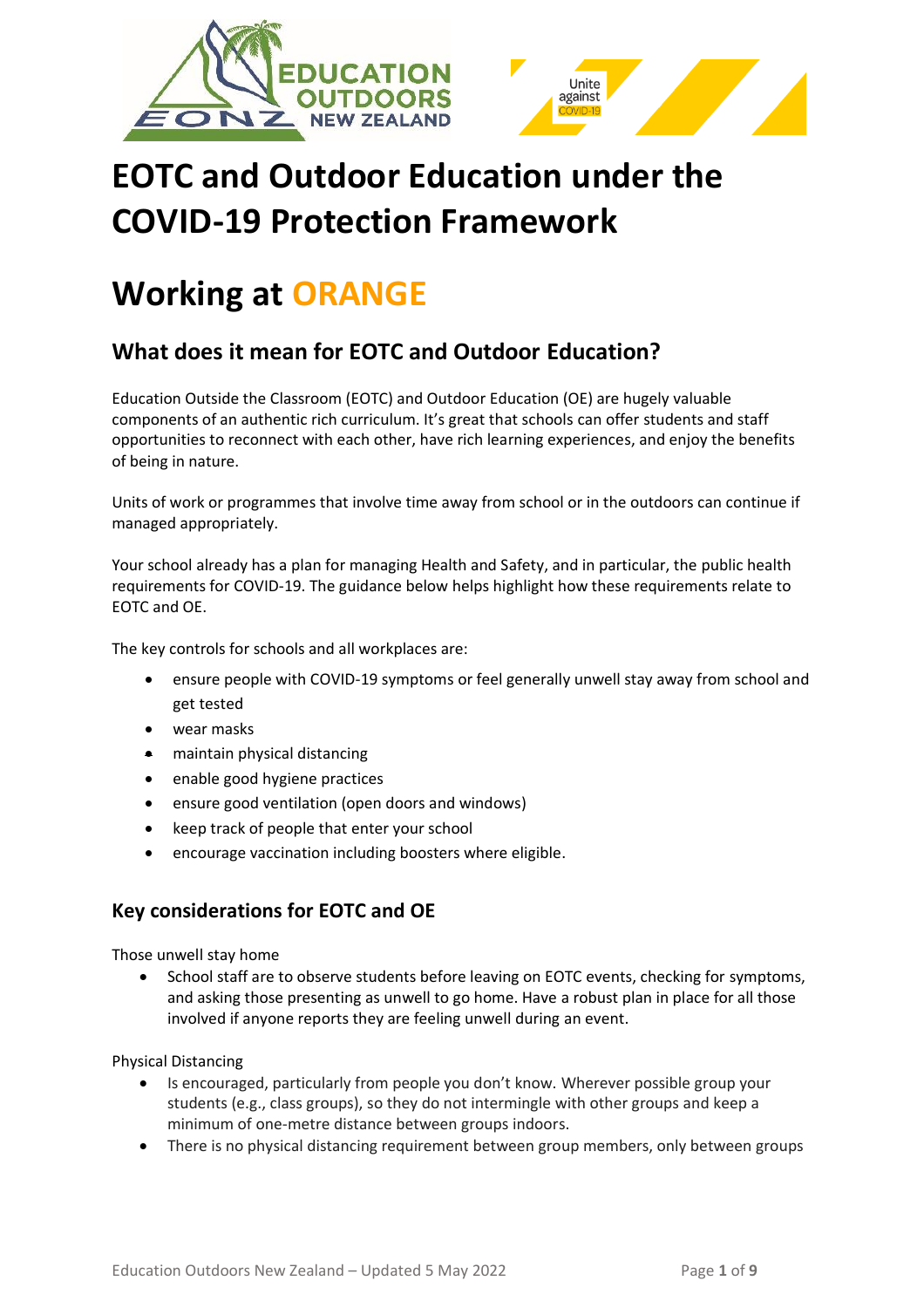- Physical distancing from members of the public should be maintained at 2 metres. Some examples where maintaining physical distance is difficult but must be appropriately managed are:
	- o narrow public walking tracks
	- o inside venues where members of the public are present
	- o entrance ways to public buildings such as libraries and museums
- In situations where physical distancing is not ideal, extra emphasis on hand washing and drying (or cleansing with hand sanitiser) before and after activities.

#### Ventilation

- Air out rooms between use by different groups or only use rooms which are well-ventilated
- Open windows and doors whenever possible
- Work outside whenever practical.

#### Good hygiene practices

- Coughing into their elbow
- Trying to avoid touching their faces
- Hand washing and drying
- Regular cleaning of commonly touched surfaces (e.g., minivan door handle).

#### Equipment

- Playgrounds (including in public parks) can be used, with an emphasis on hand washing and drying (or cleansing with hand sanitiser) before and after use. Consider strategies to minimise congestion
- Shared supplies and equipment can be used if students and staff are undertaking regular hand washing and stay away if sick. Where practical, equipment should be regularly cleaned.

#### Activities

- Activities such as exercising, singing, dancing and shouting are higher-risk for transmission
- For singing it should be held outdoors or in a well-ventilated space and there should be at least 1 metres between participants where practical
- Volunteers can be used to support EOTC or OE activities if they meet all the public health requirements (make sure you have up to date contact information for them).

#### Transport

- Keep a record of each vehicle used and the students and staff that travelled in it
- Have hand sanitiser available for each student to use as they board the vehicle
- Masks are required for all students aged 12 and above on public and school transport (including school vans)
- Volunteers or staff transporting students who are not their own children in private vehicles are encouraged to wear masks.

#### Masks

- Masks are still required (students in Years 4 and above, and all staff providing or supporting their education) when visiting certain indoor locations that are open to the public while you are there such as libraries, museums, and shops. It is important to check the requirements of any venue you are planning to visit.
- Consider the use of masks when working in close proximity outdoors or where physical distancing from members of the public is challenging
- See the Transport section above for mask requirements in vehicles.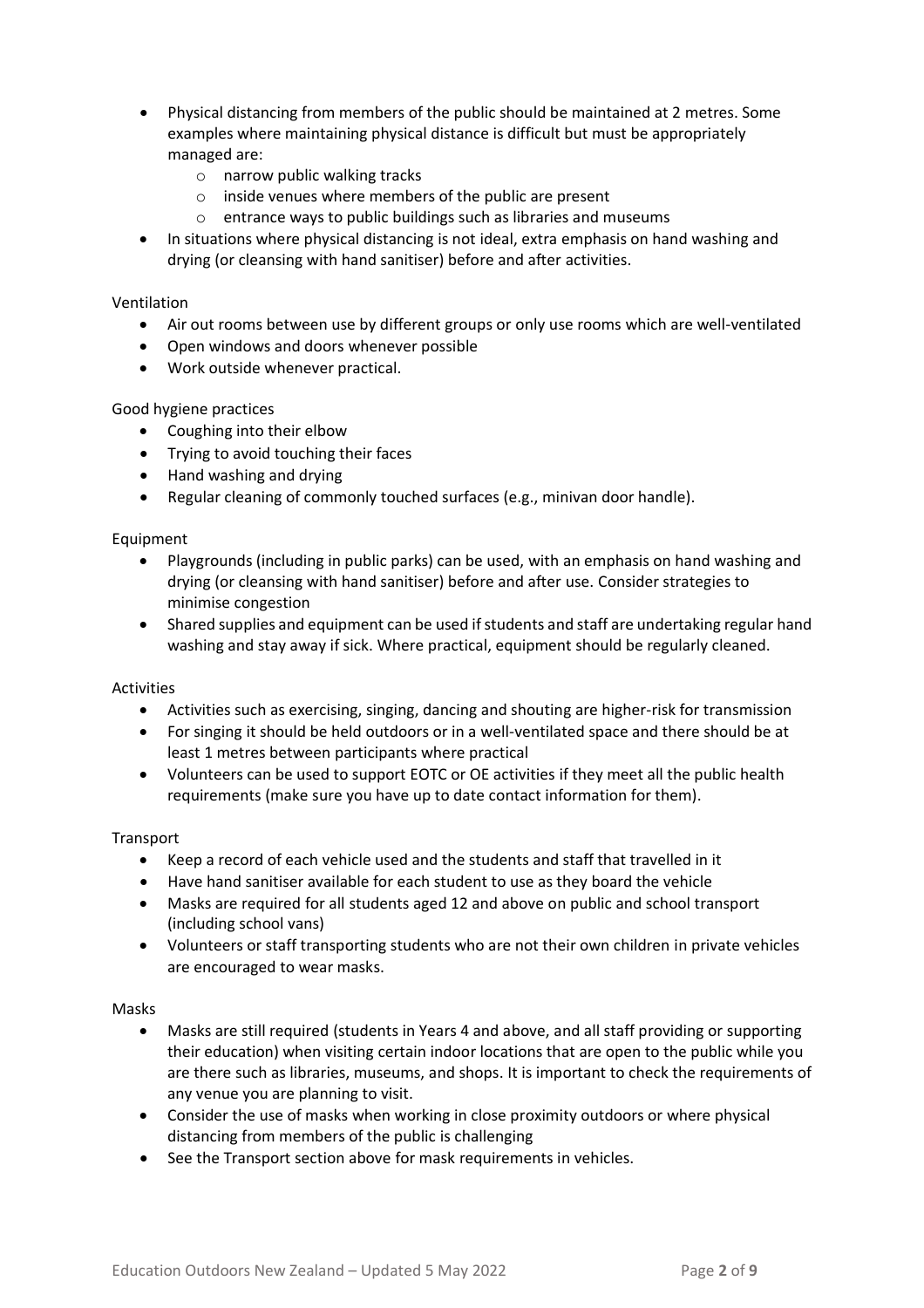Along with your usual risk management approach for EOTC or OE activities you will need to consider:

- [Symptoms of COVID-19](https://covid19.govt.nz/covid-19/about-covid-19/covid-19-symptoms/) (which may be like other illnesses in the early stages)
- The importance of protecting those vulnerable to respiratory illness. Do you know who on your staff, in your volunteers and in your student population may be at greater risk?
- Whether, in the event someone was to become ill, you have the facilities to be able to respond, including the ability to isolate that person immediately and if needed, to get cases home.
- Whether you have access to appropriate personal protective equipment and the ability to clean hard surfaces if someone were to become ill with infections such as flu, gastro bug, or COVID-19.

# **Case management**

Planning will need to include how to respond to cases, whether they are staff, volunteers, or students.

- When cases do arise, they can travel back to their homes to isolate. However, public transport cannot be used to do this.
- Planning must consider how cases will be returned safely to their homes to isolate.
- Caregivers should be made aware before the trip of any likely need for them to come and pick up their child from the venue if that child is identified as a case, possible case or close contact [\(defined here\)](https://www.health.govt.nz/covid-19-novel-coronavirus/covid-19-health-advice-public/covid-19-information-household-and-close-contacts#closecontacts).
- If returning students to their home during the trip is not going to be possible then you will need a plan for cases to isolate in-situ.

Where cases need to isolate in-situ:

- they should be separated as much as is practicable from others
- cases can isolate together
- close contacts choosing to isolate should be separated as is practicable from others, but they may isolate together
- close contacts can isolate with the case, but there is an obvious risk of transmission of the virus if sharing the same room while the case is infectious.
- Anyone who is identified as a confirmed case will be required to isolate for 7 days.
- Anyone from the overnight trip/camp who is a close contact of that case is not required to isolate. However, as a precaution you may choose to ask them to isolate for a period of time following their last exposure to the case. There is no legal requirement for this to occur. A period of 7 days from their last exposure to the case is recommended should they choose to isolate (this assumes they are isolating separately from the case). Schools should be aware that caregivers have the right to say 'no' their child who is a close contact won't be returning home or isolating.
- Before the trip caregivers should be made aware of how the school will manage any students identified as close contacts.
- Anyone in the group, including close contacts of a confirmed case, who is symptomatic (even if only very mild symptoms) must be encouraged to get tested for COVID-19.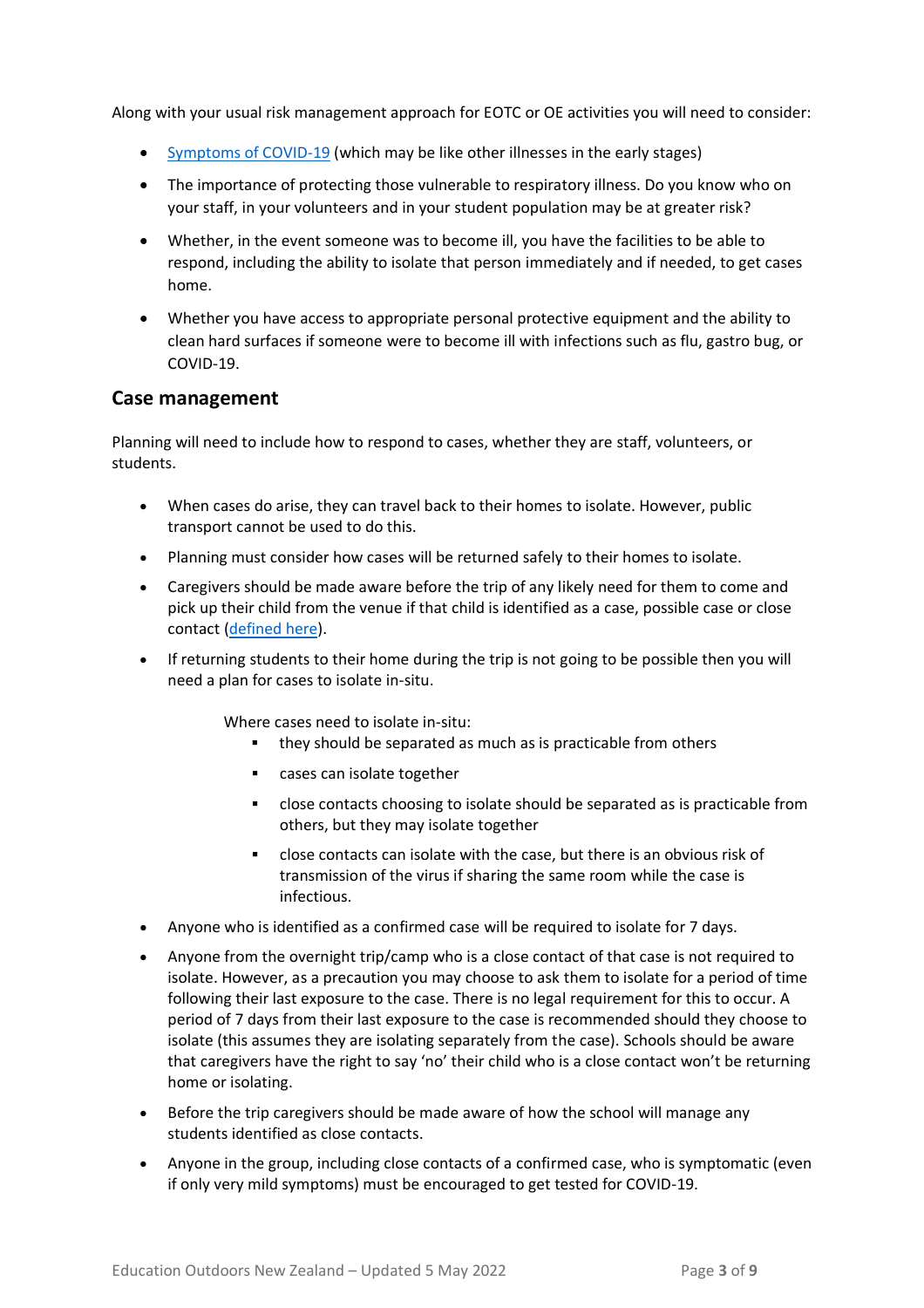# **Working with External Providers**

Working closely with the external provider to ensure that that requirements for the COVID-19 Protection Framework at Orange are understood and can be met is a very important part of your planning.

It is no longer a requirement for external providers to check My Vaccine Passes as part the of the COVID protection framework. Providers may however choose to require these for their other users based on their individual risk assessments but they must treat all students as vaccinated when they are part of a school organised curriculum-related event.

There is no maximum number of students (capacity limits) for EOTC activities. Some providers may choose to set indoor capacity limits so it is important to check with the provider. Activities with large number of students, if they are to go ahead, should take place in well-ventilated areas or outdoors.

It is no longer a requirement for schools to have a separate defined space at EOTC venue or sole use of a provider's facilities.

An external provider is still able to choose whether to accept school groups on their site, so schools need to continue to work closely with providers to agree the requirements of any visits (students' vaccine status cannot be a requirement).

You and the external provider will need to agree to your joint health and safety plan for the event. Together, you should consider and discuss:

- Keeping an accurate record of attendance, including all the students, staff and volunteers that are present.
- Symptoms of COVID-19 (which may be like other illnesses in the early stages).
- How to protect those students, staff or volunteers that may be at greater risk to respiratory illness? Include individual plans for those vulnerable to serious illness with COVID-19.
- The management of a situation in the event someone was to become ill, including the ability to isolate that person immediately and how cases or possible cases will be returned safely to their homes for testing and/or isolation. If in doubt seek advice from Public Health.
- Do you have appropriate personal protective equipment and the ability to clean hard surfaces if someone were to become ill with flu, gastro bug, or COVID-19?
- Physical distancing requirements (keeping 1m between school groupings and maintaining 2 metre distancing from members of the public)
- Ventilation recommendations
- Good hygiene practices (e.g., will they provide hand sanitiser in common spaces?). Soap, water, and the ability to dry hands must be provided in bathrooms.
- Any catering considerations. Clarify with your provider their systems for food handling and deliveries (you will need to be reassured they have processes in place to meet public health requirements and are approved to provide those services). If you or the provider will be preparing food on site you must check the [Ministry of Primary Industries](https://www.mpi.govt.nz/covid-19-information-and-advice/covid-19-and-food-safety/covid-19-and-food-safety-in-alert-level-2/) and ensure your school, the provider and any suppliers meet all health and safety requirements before the event.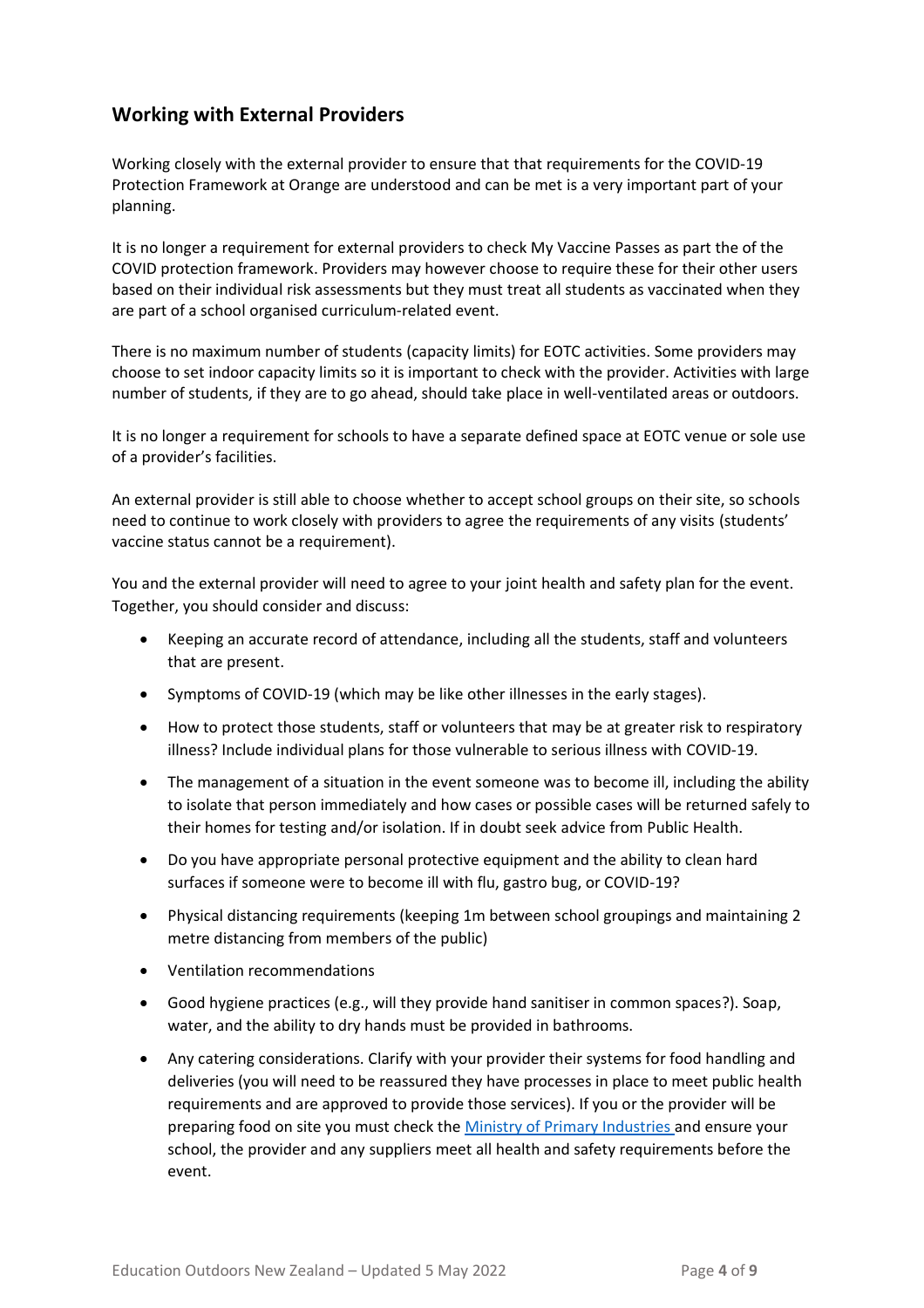It is vital that all students and staff understand how crucial it is to:

- Practice physical distancing with people they don't know
- Frequently wash and dry hands
- Cough into their elbow
- Not touch their face
- Notify a staff member at the first sign of feeling unwell
- Adhere to general cleaning processes and cleaning duties following provider protocols
- Adhere to protocols for food preparation, food handling, kitchen dining room/cleaning and dining protocols set by caterers or the provider.

Use Form 6 (EOTC External Provider Agreement form) from the [EOTC Tool Kit](http://eotc.tki.org.nz/EOTC-home/EOTC-Guidelines/Tool-Kit) to guide and record your discussions with the provider.

## **Links**

Ministry of Education: [COVID-19](https://temahau.govt.nz/covid-19) Information and advice for students, whānau, and the education sector [School Bulletin](https://bulletins.education.govt.nz/)  [COVID-19 Protection Framework for schools and kura](https://temahau.govt.nz/covid-19/advice-schools-and-kura/covid-19-protection-framework-schools-and-kura)

Good hygiene practices will continue to be a priority as the best way to minimise potential spread of COVID-19. The [COVID-19.govt.nz](https://covid19.govt.nz/covid-19/) and [Ministry of Health](https://www.health.govt.nz/our-work/diseases-and-conditions/covid-19-novel-coronavirus/) websites are a good source of information including:

- [Hand washing](https://covid19.govt.nz/covid-19/how-were-uniting/wash-your-hands/)
- [Cough and sneeze etiquette](https://covid19.govt.nz/covid-19/how-were-uniting/cough-or-sneeze-into-your-elbow/)
- [Cleaning surfaces](https://covid19.govt.nz/covid-19/how-were-uniting/cleaning-surfaces/)
- [Wearing mask](https://covid19.govt.nz/health-and-wellbeing/protect-yourself-and-others-from-covid-19/wear-a-face-covering/)s

Department of Conservation: [DOC's response to COVID](https://www.doc.govt.nz/news/issues/covid-19/)-19

Sport NZ: [Information for the Sport, Recreation and Play sector](https://sportnz.org.nz/covid-19-response/overview/)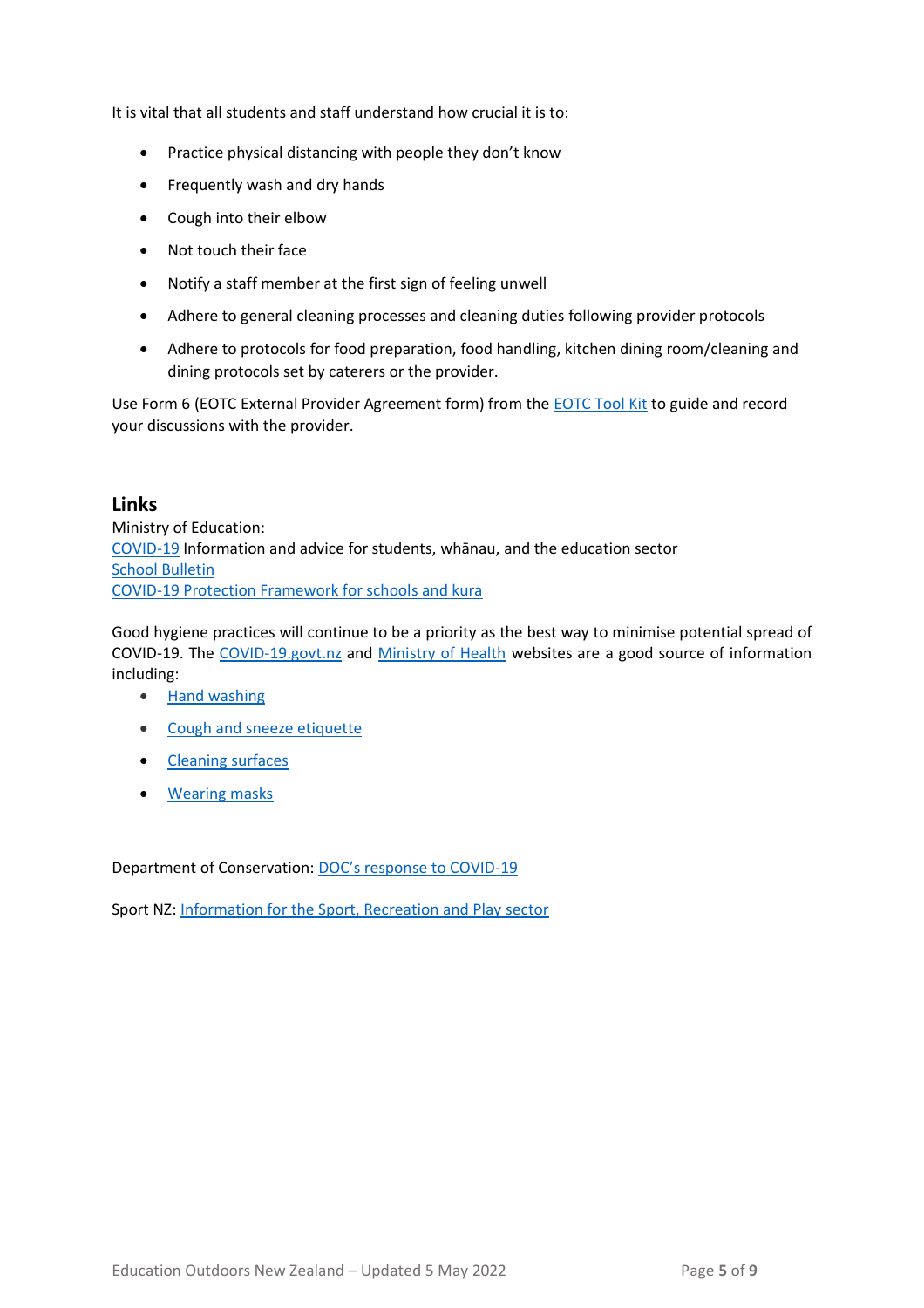# **FAQs**

## **Can I take my Outdoor Education class tramping on public conservation (DOC) land?**

Yes, under the COVID Protection Framework you will be able to go hiking, mountain biking, fourwheel driving, and boating. You can also check trap lines if your school is involved in pest control.

DOC no longer require people to be fully vaccinated to use DOC accommodation and premises.

It will be vital you travel safely and look after yourself and others when outdoors. This includes:

- keeping 2 metre physical distancing from members of the public
- not leaving home if unwell
- hand washing, and
- coughing into your elbow
- consider mask use, including those places where people aged 12 and over are required to wear one.

It is important everyone takes responsibility for their own COVID-19 hygiene and cleaning requirements:

- be prepared to undertake additional cleaning when using huts, toilets, and campsites
- you will need to carry your own cleaning and protective equipment to safely use shared facilities (including toilets)
- leave facilities clean and fit for use by others.

If you arrive at a hut that is at capacity, or that you have not booked (if it's a Bookable hut), you will need a tent.

Check [DOC's response to COVID](https://www.doc.govt.nz/news/issues/covid-19/)-19 for the most up to date information and the individual huts and tracks you are planning to use for any DOC alerts before you go.

#### **How do I deal with a COVID case on my trip if there is just one toilet?**

Where it's not possible to have separate bathrooms/toilets, you can put in place other strategies to minimise the risk such as:

- getting students to all have masks to wear to the toilet
- having some signal system in place so if you have a positive case and they are at the toilet the other students know to wait well away and for 10-15 minutes after the positive case has used the toilet
- taking a spray disinfectant with you and spraying the toilet seat and any high touch surfaces after use
- having a separate roll of toilet paper for the positive student
- leaving the toilet door open to ventilate the space.

**Should our school permit overnight experiences e.g., multi or overnight camps at managed facilities (i.e., External providers such as Hillary Outdoors), tenting at public conservation land?** Overnight camps offered by external providers can go ahead. You need to work closely with the provider to ensure all the health and safety requirements are agreed upon, including how they are meeting the required public health measures.

Longer and overnight tramping is permitted, and tents are allowed.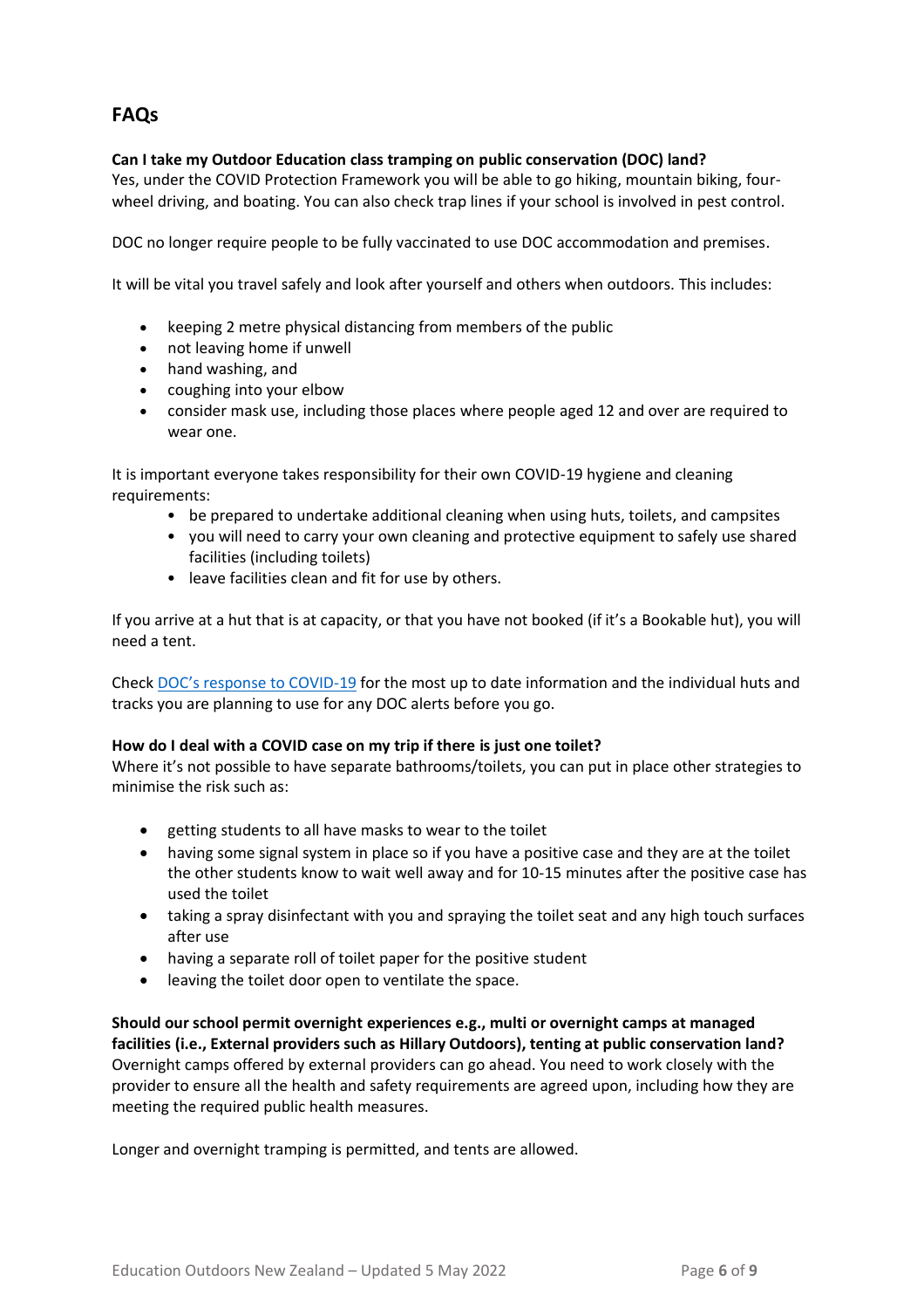#### **Can we go tenting?**

Yes, you can use tents. However, you should consider strategies to reduce the risk of sharing a tent overnight, such as reducing the number of students per tent to allow more space per student (trying to avoid breathing in each other's faces), top and tailing sleeping positions can help. Careful health checking pre camp will also help reduce the risk.

The emphasis should be on good hygiene, including hand washing or sanitising hands and leaving the tent if you need to cough or sneeze (or using your elbow). Tents should be aired out if possible between groups. Records should be kept of which tent each student was in.

#### **Is there a maximum number of students that can stay at an external provider's facilities?**

There is no legal maximum number of students. However congregation in large numbers is a higher risk for transmission.

Wherever possible group students (for example, by class), and stagger start/finish times to reduce the students mingling.

### **Is it OK to travel to complete assessments for our senior OE students?**

Yes, travel between regions and around New Zealand is allowed at all levels of the COVID Protection Framework. Ensure you are following transport recommendations, including sanitising hands as you get into and out of vehicles and mask wearing. You need to know who is in each vehicle and avoid students swapping between vehicles.

No one should travel if they are feeling unwell or are required to or have been asked to self-isolate by health authorities.

### **Is there a maximum trip length?**

No, there is no recommended length of time for trips, that is a school decision.

### **Can there be interclass mixing? An example is a student who can't attend one trip but can attend another.**

Ideally students would stay within their groupings. If this is not possible, ensure records are kept of all students attending any trip, just as you would normally do.

#### **Are we able to transport students in minivans to conduct EOTC and OE?**

Yes, minivans can be used. Ensure you are following transport recommendations, including sanitising hands as you get into and out of vehicles and mask wearing (for students aged 12 and above). High touch points should be cleaned regularly (e.g., the door handles, and steering wheel if swapping drivers). Vehicles should be well-ventilated at all times.

#### **Can groups of more than 10 travel together in a minivan?**

Yes, as long as the legal seating requirements of the vehicle are adhered to.

#### **What are the physical distancing requirements when our class is out of the school grounds?**

Physical distancing of 2 metres from members of the public is encouraged. If physical distancing is not practical, then the emphasis should be placed on good hygiene practices.

## **Can the students be in physical contact with each other for activities such as caving?**

Yes, in these situations extra emphasis on hand washing and drying (or cleansing with hand sanitiser) before and after activity, along with other good hygiene practices is very important.

#### **Can I get an external provider to provide activities at school?**

External providers can provide EOTC at the school as long as they meet all of the requirements for working onsite. If providers do come onsite, you will need to work closely with the provider to ensure all the health and safety requirements are agreed between the school and the provider.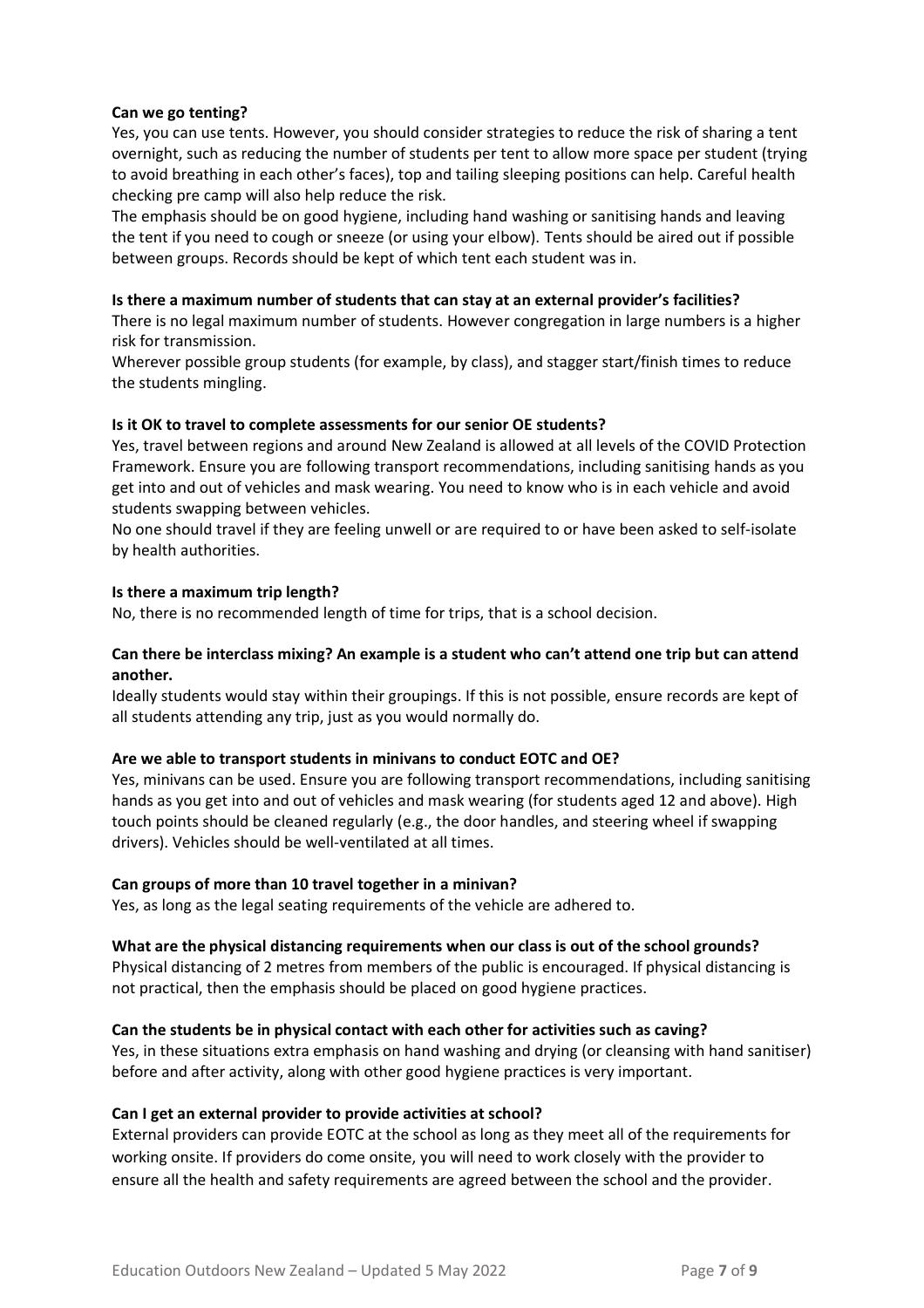#### **Are there specific procedures we should now follow for a potential illness on camp?**

You should follow the requirements set by your school for infectious illnesses.

If you are working with an external provider, you will need to agree to these procedures as part of your agreed health and safety plan for the event.

#### **Can I get an external provider to provide activities at school?**

External providers can provide EOTC at the school as long as they meet all of the requirements for working onsite. If providers do come onsite, you will need to work closely with the provider to ensure all the health and safety requirements are agreed between the school and the provider.

#### **How do bunkrooms at external providers work?**

The emphasis should be on good hygiene, including hand washing or sanitising hands before entering the bunkroom and leaving the room if you need to cough or sneeze (or using your elbow). Keep rooms well-ventilated. Records should be kept of which bunkroom each student was in. Minimising the time that students spend in bunkrooms should be part of your planning.

#### **Can I use shared accommodation such as backpacker hostels or commercial camping grounds?**

These organisations will have public health guidelines they have to meet to operate. As with any external provider, you will need to work closely with the provider to ensure all the health and safety requirements are discussed and agreed to by the school and the provider. Carefully consider the ability to maintain 2 metres physical distancing from members of the public that are also using the facility.

#### **Are sports trainings and sports competitions considered in this document?**

No, [Sport NZ advice](https://sportnz.org.nz/resources/play-active-recreation-and-sport-at-alert-level-2/) should be followed for sport competitions and teams. This guidance only considers curriculum-related activities.

#### **How regularly should surfaces and equipment be cleaned?**

High touch surfaces should be cleaned daily. Consider cleaning between use of facilities by different groups. However, this won't always be practical. When it is not practical, put extra emphasis on 'cleaning' the participant and people staying away if they are unwell.

### **How does rock climbing work? Do students need to stay a distance of 2 metres from the instructors (as they do with members of the public)?**

Rock climbing can go ahead.. You will have an agreement with the instructor to deliver services and as part of that agreement will need to outline on how they are going to do this safely, including whether masks will be worn

#### **Can I run an event that involves students from a number of different schools?**

Activities with large numbers of students, if they are to go ahead, should take place in wellventilated areas or outdoors. Students from other schools are permitted to be onsite and must follow all public health measures E.g., leadership camps.

#### **What would be best practice for food preparation and meals on camps?**

Follow the most up to date advice on food preparation from the [Ministry of Primary Industries.](https://www.mpi.govt.nz/covid-19-information-and-advice/covid-19-and-food-safety/covid-19-and-food-safety-in-alert-level-2/)